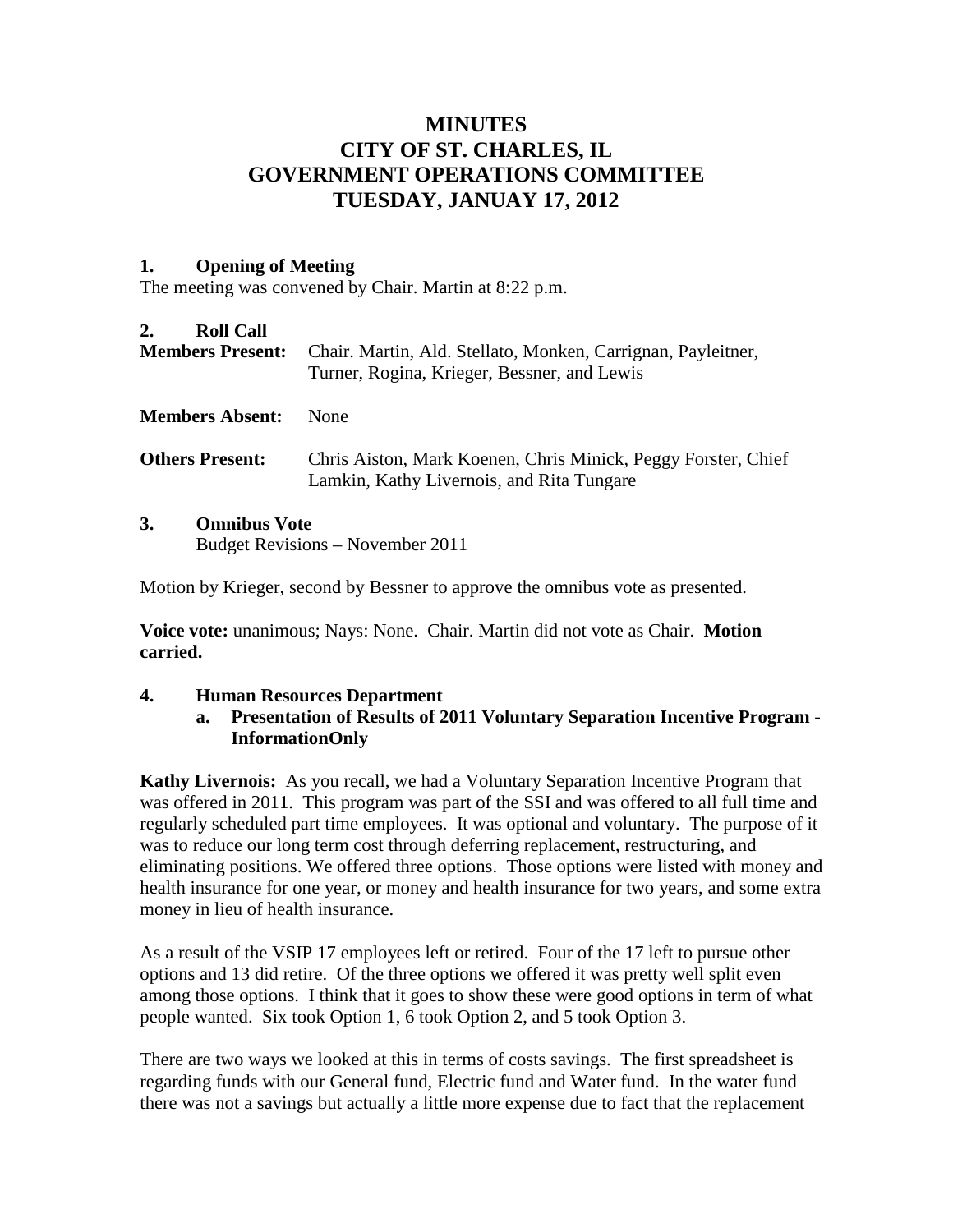shows a higher health insurance coverage that was more expensive. We do have a savings for FY11/12, the year in which we are in, of over \$888K in all of our funds. We continue to have a net savings overall once we did the expenses because we had to pay out the severance, health insurance, etc. and so that net savings ended up being \$288K. As we go out into the out years for the next four fiscal years, we have savings that are over \$700K, \$702K, \$687K.

Next is a spreadsheet of cost savings by department. There were five departments that were affected by this. I have to say they did a great job of looking at their positions, determining what needed to be done, and how we could best save money in terms of the VSIP.

The departments did it by either having full time go part time, which means we have the savings of benefits as well as some positions were not replaced. We also have some positions being upgraded when the need arises rather than having a person in a crew leader position all the time. Also we have some savings in salaries when the position was replaced in terms of entry level salaries, and then there is also some salary deferral. That means that a position may not have been replaced this year and we might consider it for next year. These costs do have those assumptions built into it if it were done for this next year.

**Ald. Carrignan:** \$2.8M over four years is pretty impressive. Great job!

### **5. City Administrator's Office**

### **a. Presentation of Results of 2011 Priorities Survey – Information Only**

**Brian Townsend:** I would like to share with you the results of the 2011 Priorities Survey. We conduct this survey regularly. I will talk about the methodology, go over some key findings, hit some highlights, talk about some areas of concern – including some things that the City is presently studying or currently working on to address those concerns, give a quick conclusion, and then open it up for questions/comments.

This survey has been administered since 1996. This used to be conducted on an annual basis up till 2005 and then we went to every other year. The last survey was conducted in 2009. We, as a staff, use this survey to measure satisfaction with things that we are currently working on – initiatives or programs that we currently offer, look at future decision making – things that we should be doing in the future, and also to improve services. This year we sent the survey to 1900 of our utility customers which we picked randomly from our entire database. We sent them a letter with a PIN that they can use to access the website. They enter that PIN, complete the survey, and we entered the data that way. For those that prefer to fill out the survey in paper form or do not have access to the internet or a computer, there is an option where they can contact us and we will send them a paper copy of the survey with a postage paid envelope to send back to us.

This year we had a response rate of 26% (501 surveys) which is typical. We usually vary in the  $25 - 27\%$  range, so nothing significant about that in 2011.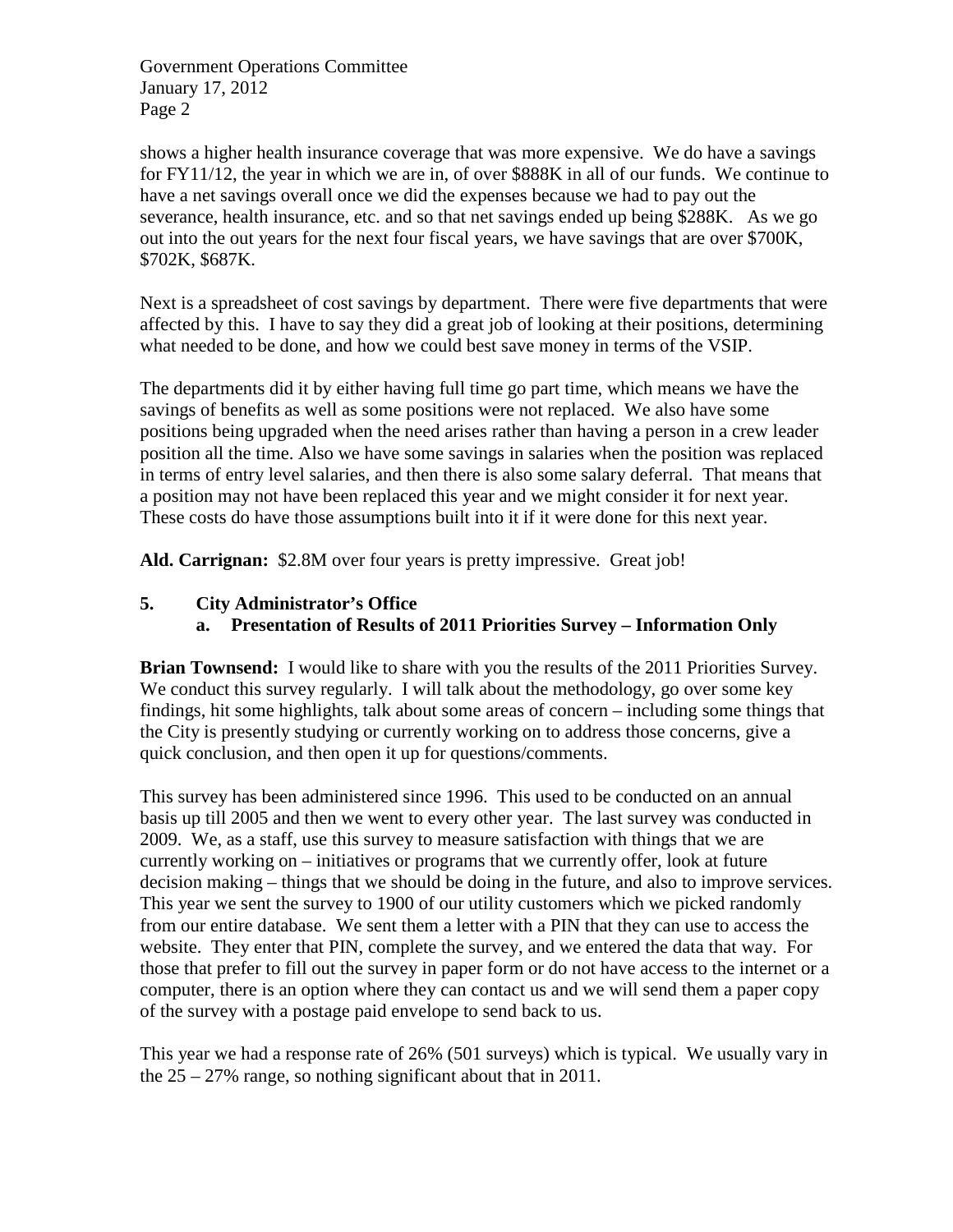In terms of Key Findings, these are very similar to what you saw in 2009. People like living in St. Charles, they like the services they receive, they would like to pay less in taxes for these services, but generally speaking, people think they get good value for the taxes that they do pay. They think we do a pretty good job of communicating with about things going on, they like the way the town looks, and they also like things going on downtown, people's views about downtown improved with the survey. One of the key points to take away from all of this is that there is a strong recognition that we continue to provide a very high level of service given the economic climate and the challenges we have faced over the past few years to try and continue to provide those services.

In terms of St. Charles as a Place to Live, we asked respondents to rate us on a scale of excellent to poor. The "good and excellent" categories, if you combine those two, have always been in 95-97% range and this year that did not change. The one that is significant and worth mentioning is that the excellence category, in terms of ratings, have ranged from a low of 39% in 2001 to 48% in 2007. This year the excellent ratings were 57% which is 11.4% more than we saw in 2009. I think that is clearly the most significant finding of this survey in terms of how people feel about the community.

In terms of the Services Justifying the Taxes Paid, you can see we had about 20% that believe that the services are not worth the taxes they pay, that's a slight increase from 2009 and probably not a surprise giving some of the challenges that some of the people in our community are facing. It does bare mentioning that the majority of the respondents strongly agreed or agreed that the taxes that they pay, they do get good value for the services they received.

Communication, a number of people rated our communication excellent or good. 77% is an increase of 6% from 2009.

In terms of Community Appearance, the number of respondents who believe community appearance has increased is by 1-1/2%. This is another positive finding from this survey and the trend is going in the right direction. It is important to recognize that this question was regarding community appearance for the community as a whole. There is one specific area in the community that there is some concern, but in general people feel good about how their community looks.

In terms of Enhancement to the Downtown, this year we had 70% believe that the downtown has improved which is an increase of 1% from 2009. Still a trend that we are moving in the right direction and something we would like to continue to build on in future years and future surveys.

Other Highlights, people talk about the quality of City services and people continue to believe that downtown is important. The top three sources that people use to get information about the City are they use the Newsletter, they used the City website, and they read the local newspaper. The three sources they use least are public meetings which have consistently been a low performer, Twitter, and Facebook and that is understandable given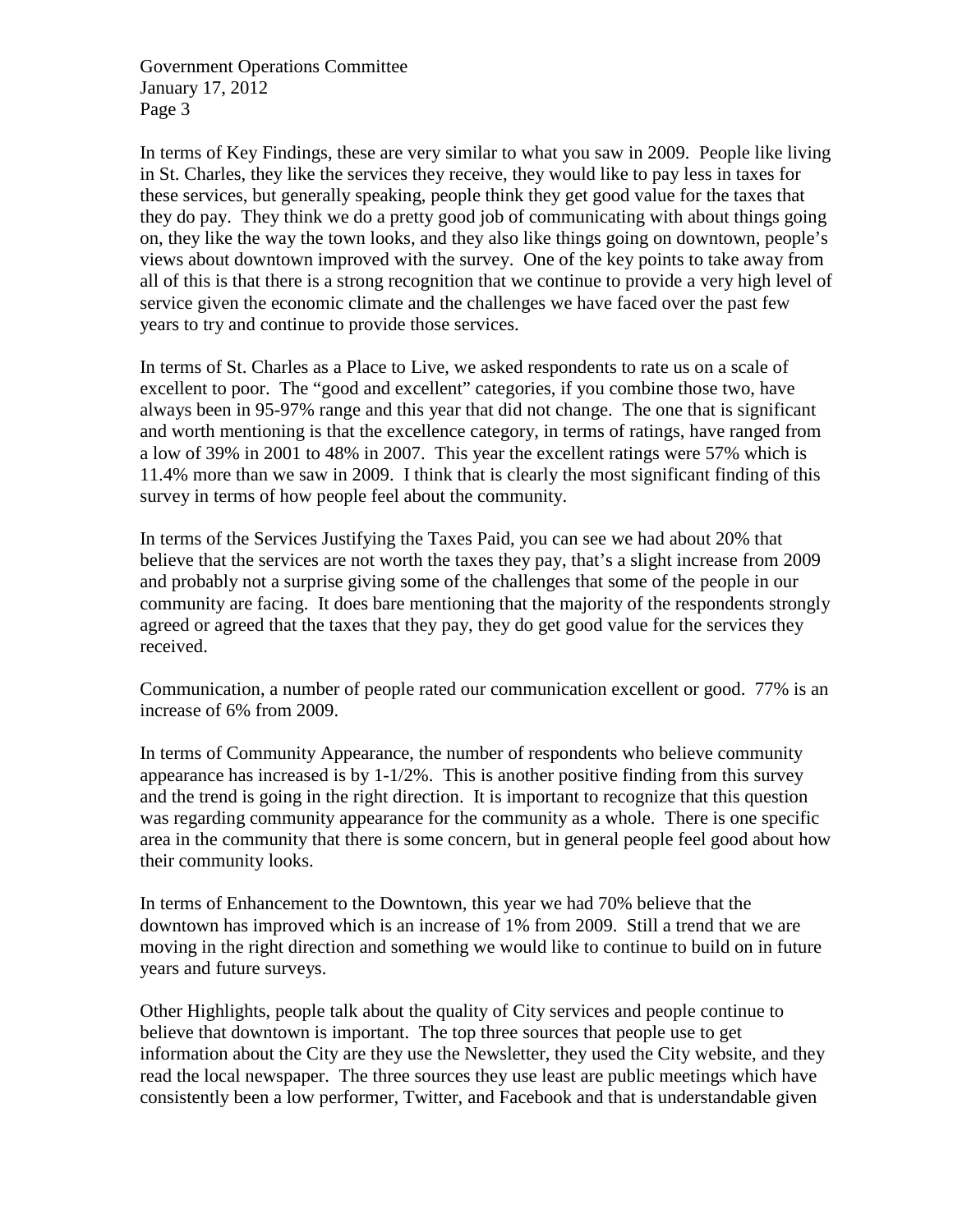the relevant newness of those technologies and the fact that people don't turn to those sources for information about St. Charles. I checked today and we do have 957 followers on Twitter so there are a lot of people who are getting information and press releases from that source. We also have 370 likes on Facebook. Those are two sources of information that we should see tremendous growth in between now and 2013 assuming that things haven't change so much that they are not around anymore and with technology continually evolving, that certainly is a possibility.

In terms of Quality of Services there are just two highlights to bring to your attention. Public Safety services, although most of the respondents didn't actually need those services, those that did use them or had interaction with the Police/Fire Departments did give extremely high marks for those services. We also had very strong reviews regarding maintenance and infrastructure of utility systems. People believe the systems are reliable, they get good service, and generally speaking they get good value. They seem to understand that all three of their utility services: water, wastewater, and electric are good value and do benefit from those.

In terms of Downtown St. Charles, more that 91% of the people who responded believe it is important for the City to have a welcoming downtown. That is on par with 2009. You'll see there was some increase in that and it reinforces the significance of our continued investment in downtown St. Charles including the  $1<sup>st</sup>$  Street Project, River Corridor Improvements, and the Arcada Theatre. That is clearly reinforcement of some of the things we have been working on.

Shifting to Areas of Concern, maybe you noted in looking through the survey results that we didn't fare as well, and in highlighting these five areas, I'll tell you that these concerns are not new. These are not things that we have not seen or heard of before in discussions with constituents or prior surveys. The upside of this is that there are initiatives under way, some things that we have implemented recently, and some things that we have on the radar that could result in significant improvements in all of these areas when we do this survey in 2013.

In terms of Economic Vitality, there are about 40% who believe that there has been some decline at least in economic vitality. That is not a surprise given the economy and the way things are going in our nation today, but I think it is important to recognize that Phase III of the  $1<sup>st</sup>$  Street Project, things like the proposed east side of the business district, and some other projects that Chris Aiston is working on now that is still in the very preliminary stages and therefore confidential, could provide some improvement in this area. We look forward in discussing those with you in the months ahead.

In terms of Housing Stock, you could probably correlate this to the fact that we really haven't had a lot of new housing stock added to the community in the past couple of years. New residential development will provide new units for people who want that option. New units are generally considered of higher quality and more desirable. Things such as Regency Estates and Reserves of St. Charles which are already fully entitled and have units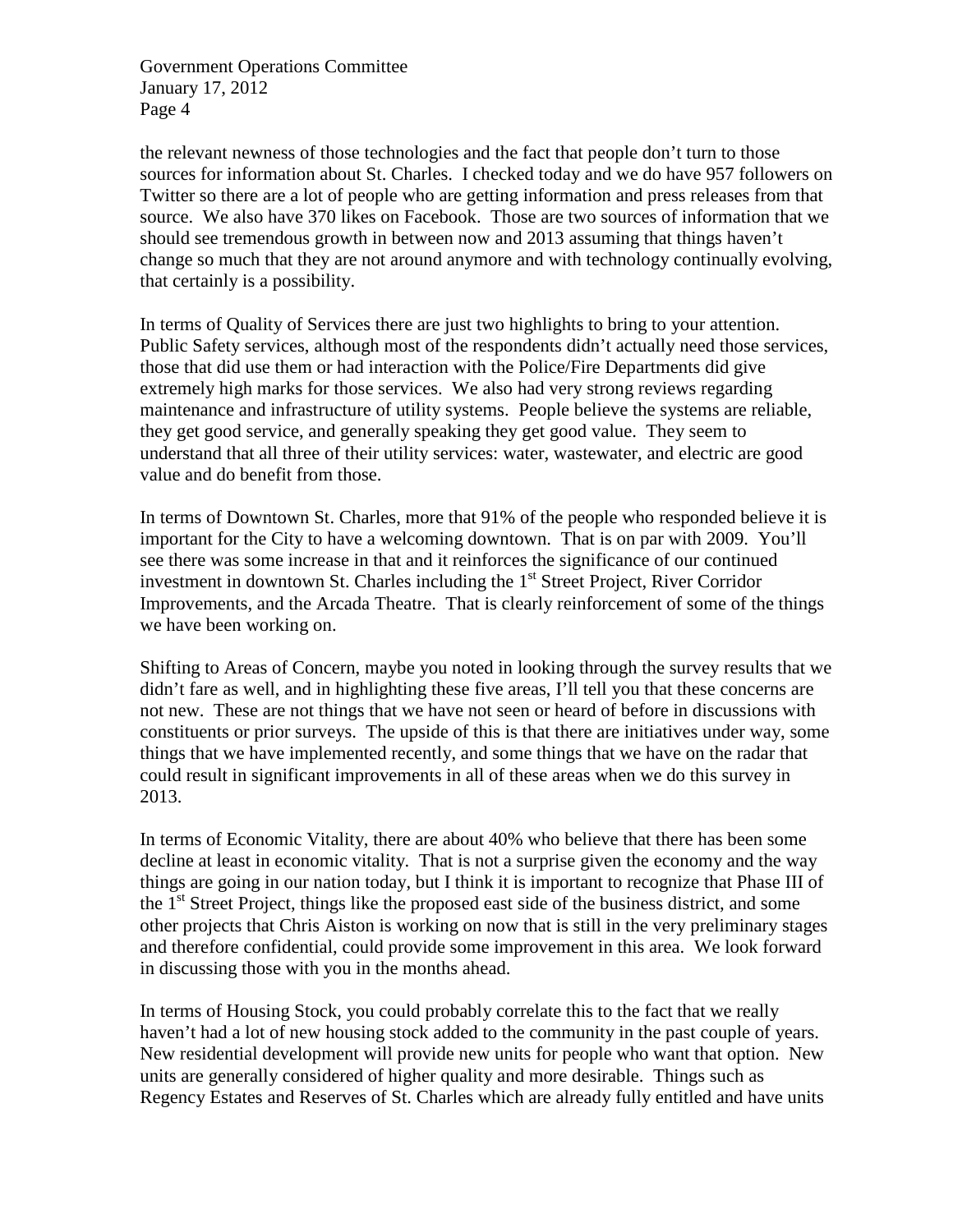under construction are opportunities that we may see improvement in that area; even a project like Lexington Club if that is approved by the City Council could provide some benefit there as well.

The second initiative that we have been working on is the Rental Licensing Program. There is no question that part of the purpose of that program is to promote better management and better maintenance of housing units. Hopefully that will provide the desired result and address some of the issues that we are seeing in our community today.

In terms of Desired Types of Development, generally speaking respondents would prefer to see more businesses developed in our community than more residential. The results show that additional businesses of all types are desired by a strong majority of residents. On the other hand, new residential developments are typically not favored. There is some question on how we would support all those additional businesses without new residents to support them. Without new residents or growth in population it is going to rely on the existing population spending more to serve those businesses. Comment made was you got some businesses coming in and you got some going out. Prasino's is a recent example of an establishment that couldn't make enough money given the population here in St. Charles to really succeed. This is something, that we as staff, called the "economic conundrum." People want the new stores and new restaurant options, but they are not necessarily spending more if those places come in, they are just going to transfer their dollars from one to the other. So, the question is how do we build the economy in St. Charles? Chris Aiston will continue to work on this and this is something we need to do with education of the community to make them understand that a little better.

In terms of Community Corridors, we asked people to rate the appearance of certain corridors in our community. East Main Street had the lowest number of ratings of excellent and good. The reconstruction of East Main Street by IDOT in 2012/13 is definitely going to have a negative impact on that in the short term. In long term it should improve access, improve appearance, and provide benefits to both property owners and businesses in that corridor. The East Main Street business district, which we will hear more about in the next 4 to 6 weeks, could also enhance that corridor through redevelopment of older retired property, provide some incentives for people to do some things there that they may not otherwise consider. Those two initiatives should help us in that area in the next couple of years.

In terms of Traffic Circulation, you'll see that poor circulation was identified most with the downtown and East Main Street. We continue to hear that. As I mentioned, the reconstruction, widening of East Main Street should certainly improve that rating when we conduct the 2013 survey. In the downtown area, we don't have any specific improvements in terms of widening, but clearly one of the purposes of the Red Gate Bridge is to give people an alternative to avoid the traffic in downtown St. Charles, if they want to. When you review the open ended comments that were provided in response to suggested improvement for traffic circulation in the community, the intersections of IL Rt. 31 and IL Rt. 64 is mentioned multiple times. That is clearly viewed as a bottleneck and Red Gate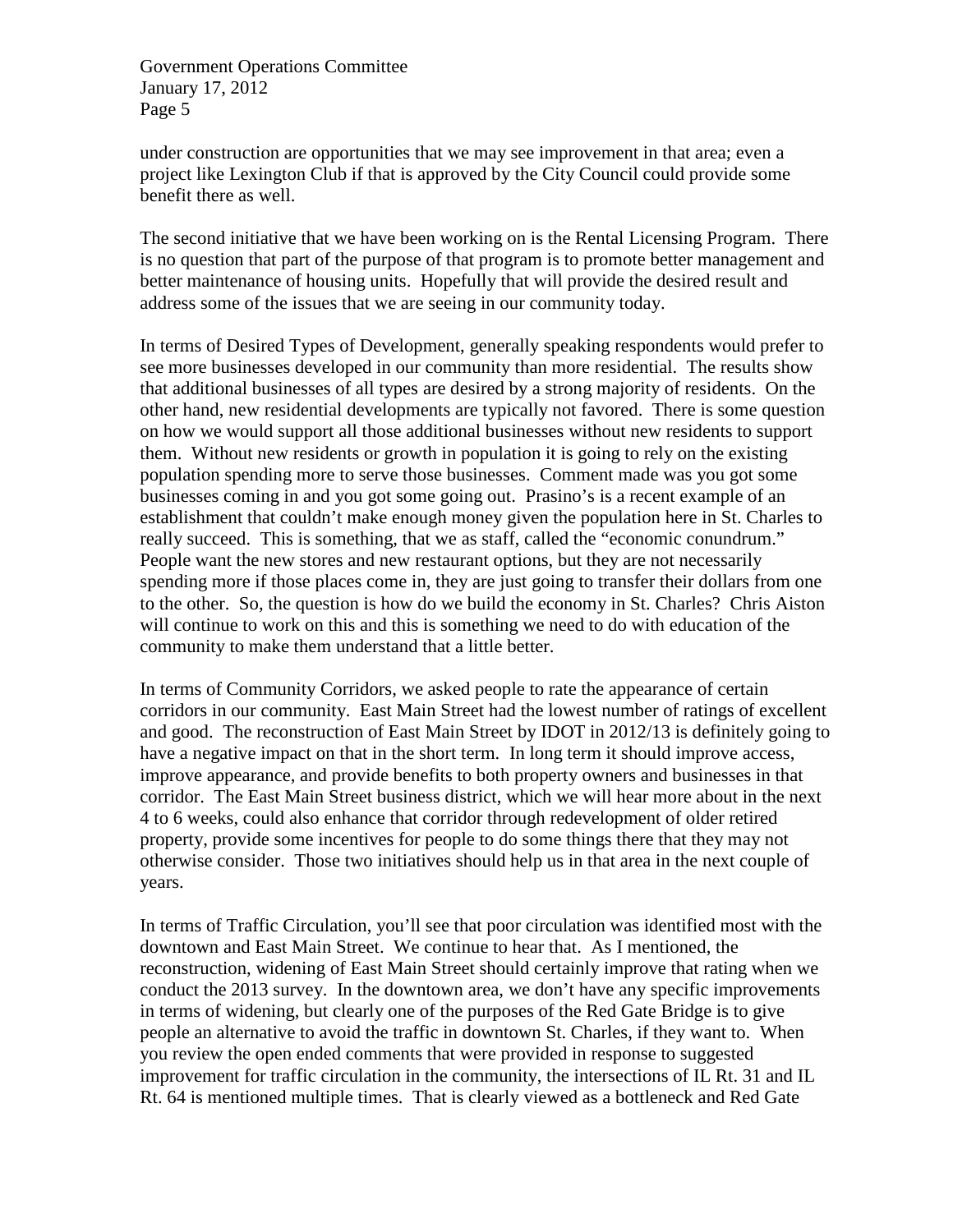Bridge can clearly improve that situation by providing an alternative for those who live in the northern sections of St. Charles. Clearly an opportunity for some improvement there in the future.

In terms of Quality of Drinking Water, this is also an area that received some low ratings as compared to other facets of the services that we provide. That is not new either and we continue to see that. 20% of the respondents rated the quality of drinking water as very poor and in the open ended comments there were a number of people who said "why can't the City soften our water?" Most of you were on the Council when this was discussed. The last time we made a decision not to pursue that and to make that an individual choice so people could purchase a water softener for their homes. With that said the construction and operation of the new radium removal facility, just north of us, will help to improve water quality for those on the inner system to some extent and they should see an improvement. Those on the outer system will see no change as a result of that. That is something we will continue to look at in the years ahead.

In conclusion, overall you can take away from this survey that residents are very satisfied with the quality of life in the community and the services that the City provides. The ratings that we received reflect a strong recognition that we are continuing to provide a very high level of service given the economic challenges that we face. People enjoy living in St. Charles, there is no question about that. There are some areas that can be approved and some of these are things that we heard before and its comforting to know that we are already working on many programs and initiatives that can address some of the concerns in this survey. My hope is that over the next couple of years we will be able to implement many of those things and in 2013 we will have some improvement in the rating of those areas.

All: Good job on the survey and good information.

#### **6. Finance Department**

### **a. Monthly Update regarding City's financial results for November 2011 – Information Only**

**Chris Minick:** Included in the packet are the November 2011 financial results for the four major operating funds of the City. In summary the November 2011 numbers are not surprising. They are in accordance to what we expected when we devised the budget last spring. The revenues and expenditures are all trending in line with budget expectations. It appears as though we have bottom out from the great recession and are starting to see a little uptick in the revenue sources, particularly some of our consumptive taxes, our income tax distributions from the State, and also the hotel taxes throughout town are compared to the November 2010 amounts.

With that I'd be happy to answer any specific questions, but again everything is in line with where we expected to be at this particular point.

**Ald. Carrignan:** Is sales tax trending up?